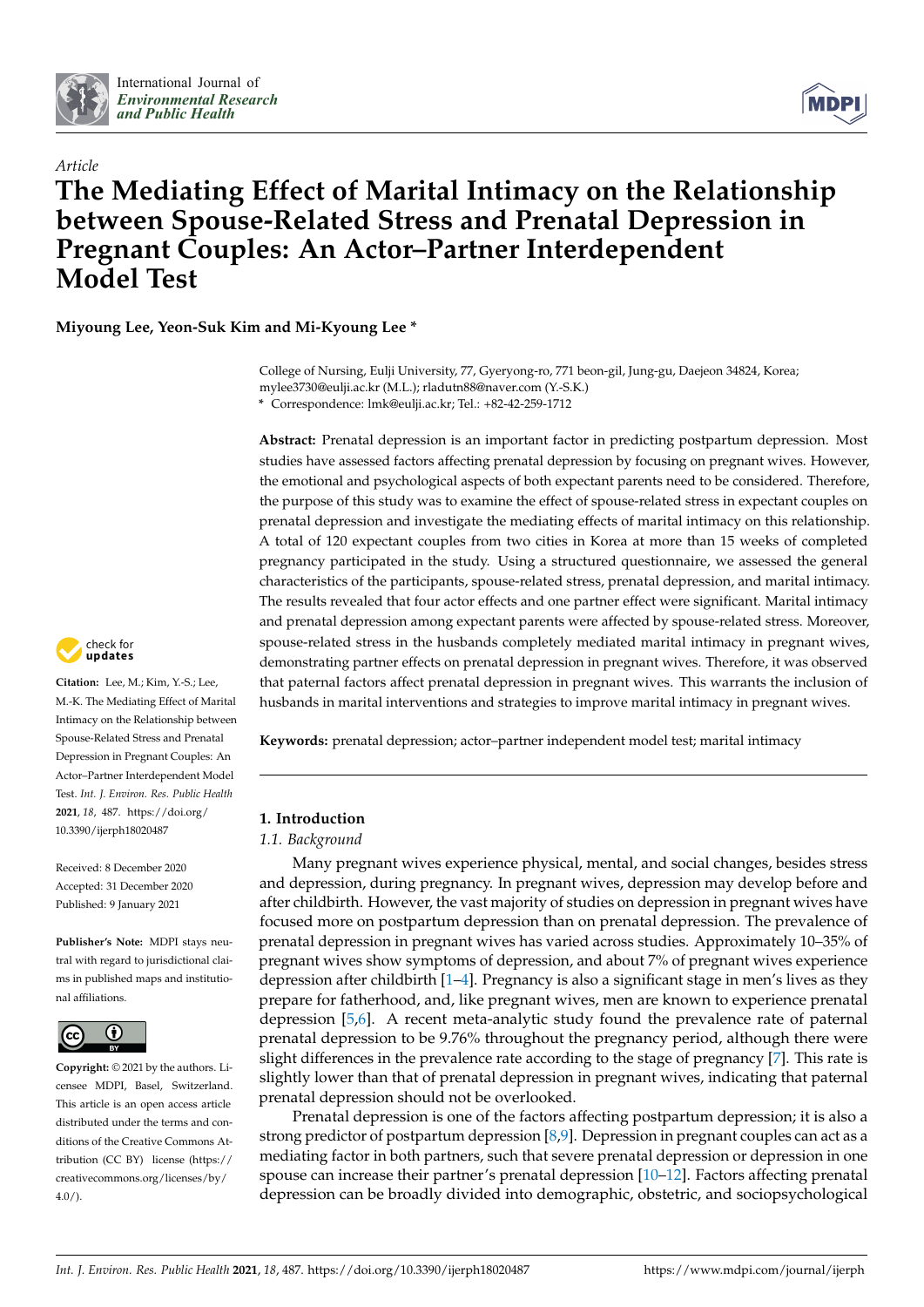factors, wherein both women and men show common sociopsychological features. More specifically, higher stress during pregnancy in both men and women [\[6](#page-8-3)[,13,](#page-9-2)[14\]](#page-9-3) and lower qualitative satisfaction with the marital relationship have been shown to cause higher prenatal depression [\[6,](#page-8-3)[15,](#page-9-4)[16\]](#page-9-5).

During pregnancy, couples experience stress caused by various pregnancy-related concerns such as anxiety about the delivery, worries about the health of the fetus, and spousal changes in emotion [\[5,](#page-8-2)[6,](#page-8-3)[17\]](#page-9-6). A meta-analytic study found that difficulties faced in marital relationships greatly influence prenatal depression among both men and women [\[15,](#page-9-4)[16\]](#page-9-5), indicating that marital stress has significant negative effects on prenatal depression.

Intimacy is the concept of establishing a deep interpersonal relationship. It is an essential emotion for couples, the smallest unit of a family [\[18\]](#page-9-7). Lack of intimacy in a marriage causes sociopsychological maladjustment, depression, emotional disorders, and postpartum depression; moreover, the degree of marital intimacy may vary depending on the level of stress in the spousal relationship [\[19](#page-9-8)[–21\]](#page-9-9). In particular, low marital intimacy causes emotional confusion and depression in pregnant wives who are already undergoing physical, mental, and social changes. Thus, husbands need to help their pregnant wives adapt to the various changes they are experiencing [\[22](#page-9-10)[–24\]](#page-9-11). In other words, high marital intimacy is a positive factor that can promote emotional stability in both partners, acting as a buffer against stress in their relationship. Therefore, it is necessary to clarify the role of marital intimacy in the relationship between prenatal depression and spouse-related stress.

Although stress and relationship quality—as perceived by pregnant wives and their husbands during pregnancy and childbirth—are major factors affecting depression in both partners, many studies have mainly focused on pregnant wives. This has led to difficulties in establishing an effective prenatal depression relief intervention. A husband and wife are in a mutually complementary relationship that involves sharing and solving everyday problems. Accordingly, the emotional and psychological aspects of a pregnant couple should not be studied separately. Therefore, in this study, the actor–partner interdependent model (APIM) [\[25\]](#page-9-12) was applied to couples in their second trimester to assess factors affecting prenatal depression besides factors of interaction between partners. In particular, the purpose of this study was to present a valid basis for developing a program to reduce prenatal depression by assessing the mediating effects of marital intimacy on the relationship between spouse-related stress and prenatal depression in expectant parents.

#### *1.2. Objectives*

This survey study assessed the relationship between spouse-related stress and prenatal depression in expectant parents. Furthermore, the mediating effects of marital intimacy on this relationship were investigated. The specific aims of this study were as follows:

- 1. To assess the level of spouse-related stress, marital intimacy, and prenatal depression among expectant parents.
- 2. To assess the correlation between spouse-related stress, marital intimacy, and prenatal depression among expectant parents.
- 3. To assess the actor–partner interdependent effects of spouse-related stress and marital intimacy on the prenatal depression in expectant parents.
- 4. To assess the mediating effects of marital intimacy on the relationship between spouserelated stress and prenatal depression in expectant parents.

#### **2. Methods**

#### *2.1. Study Design*

This was a cross-sectional survey study using APIM analysis to assess the effects of spouse-related stress and marital intimacy on prenatal depression in expectant parents. The APIM utilizes one-to-one data such as couples for analysis, and it is useful in identifying relationships [\[25\]](#page-9-12).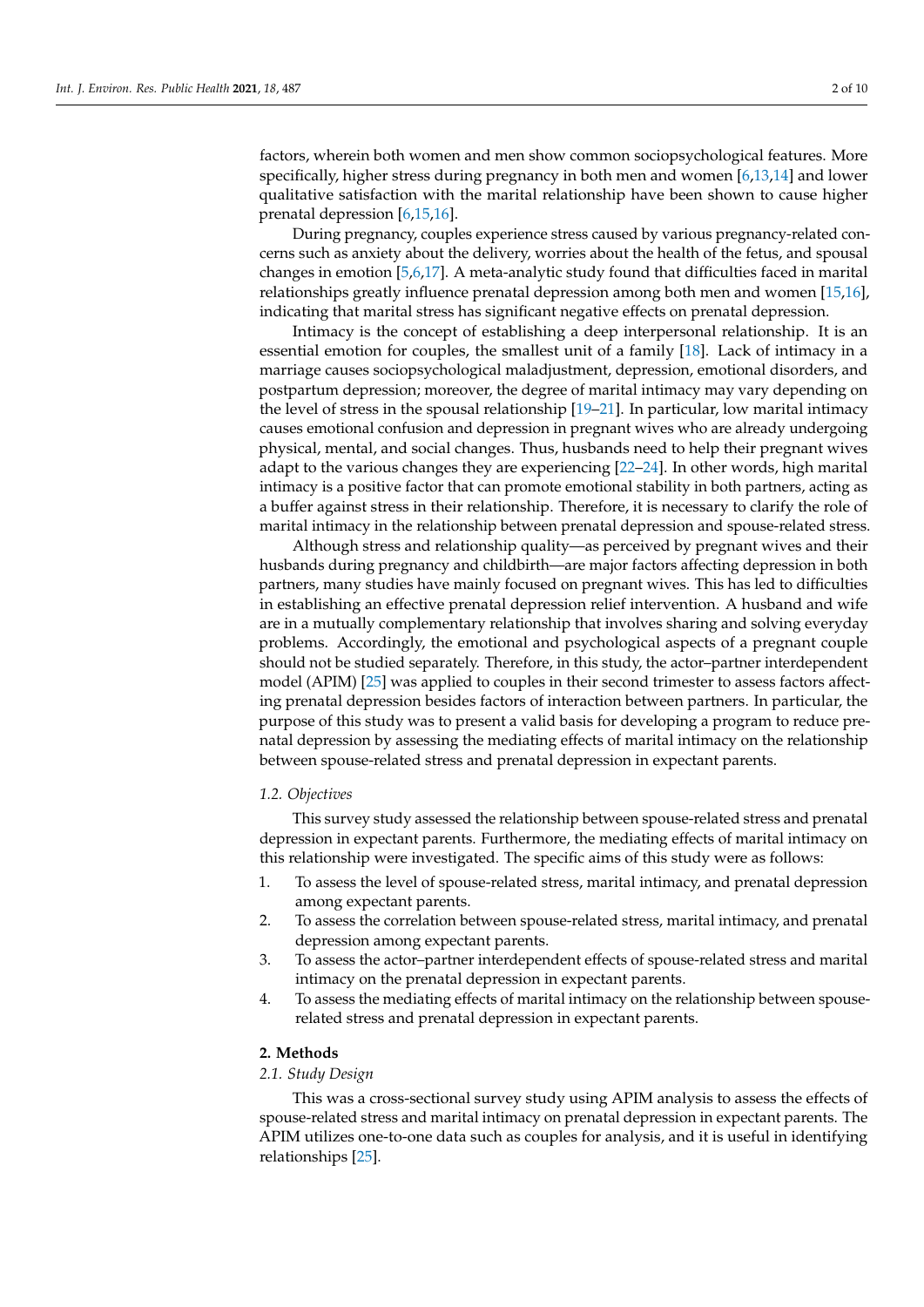#### *2.2. Participants*

After obtaining approval from the Institute Review Board of Eulji University (EU19-05), recruitment announcements for study participation were made in women's hospitals and public health centers located in the S and D regions of Korea to recruit research participants. The inclusion criteria for couples were that the wives must have been pregnant for more than 15 weeks, neither partner was diagnosed with mental health problems, and both partners agreed to voluntarily participate in the study after understanding its purpose. The stage of pregnancy, over 15 weeks, was chosen as this is considered a relatively stable period at the beginning of the second trimester. The subjects who agreed to participate in the study completed a questionnaire following its explanation by the research assistant at the recruitment announcement agency. The questionnaire was self-reported, and the time required to complete the questionnaire was approximately 15 min. Data were collected from 6 February to 2 July 2019. A total of 125 pairs of questionnaires were distributed, and 123 pairs were received. Among the collected questionnaires, we analyzed data from 120 pairs (110 pregnant wives and 110 husbands), excluding three pairs of questionnaires answered by only one partner or with missing responses.

It was necessary to determine the sample size in the structural equation model in consideration of the complexity of the model (it was desirable to use a sample size 10 times greater than the number of free parameters) [\[26\]](#page-9-13). As a result, 120 expectant couples were included in the study, which satisfied the condition for the minimum sample size.

#### *2.3. Measurement*

#### 2.3.1. Spouse-Related Stress

This study used items on spouse-related areas from a pregnancy-related-stress measurement tool developed by Ahn [\[27\]](#page-9-14) and evaluated by Lee and Seo [\[28\]](#page-9-15) for reliability and validity. Each item was scored on a 5-point Likert scale. A score of 1 indicated "I am not worried at all," and a score of 5 indicated "I am not comfortable at all" and "I am constantly worried." Higher scores indicated higher spouse-related stress. In the study by Lee and Seo [\[28\]](#page-9-15), Cronbach's  $\alpha$ , indicating the reliability of the results of spouse-related stress, was found to be 0.79. In this study, Cronbach's  $\alpha$  for spouse-related stress was 0.89 for pregnant wives and 0.83 for husbands.

#### 2.3.2. Marital Intimacy

This study used the intimacy subdomain of the Korean marriage satisfaction scale developed by Jeong [\[29\]](#page-9-16) to measure marital intimacy. It was confirmed in the original paper that it is acceptable to use subdomains as individual scales depending on the needs of the researcher. The intimacy subdomain consisted of items on respect, expression of affection, free time spent together, and caring for one's spouse. Each item was scored on a 4-point Likert scale, with a score of 1 indicating "not at all" and a score of 4 indicating "very much." Higher scores indicated higher marital intimacy. Cronbach's  $\alpha$  for each sub-domain of the scale was in the range of 0.81–0.93. In this study, Cronbach's  $\alpha$  for marital intimacy was 0.96 for pregnant wives and 0.95 for husbands.

#### 2.3.3. Prenatal Depression

In this study, the modified Edinburgh Postnatal Depression Scale (EPDS), originally developed by Cox, Holden, and Sagovsky [\[30\]](#page-9-17), was used to evaluate depression during pregnancy. The tool was originally developed to screen for postpartum depression; however, previous studies have demonstrated the validity of the tool to measure depression during pregnancy, as well [\[31](#page-9-18)[,32\]](#page-9-19). The scale comprises 10 items, assessing depression, anxiety, and suicidal thoughts during the preceding week. The items are evaluated on a 4-point scale. Possible scores range from 0 to 30 points, with higher scores indicating more severe prenatal depression. In this study, Cronbach's  $\alpha$  for prenatal depression was 0.88 for pregnant wives and 0.71 for husbands.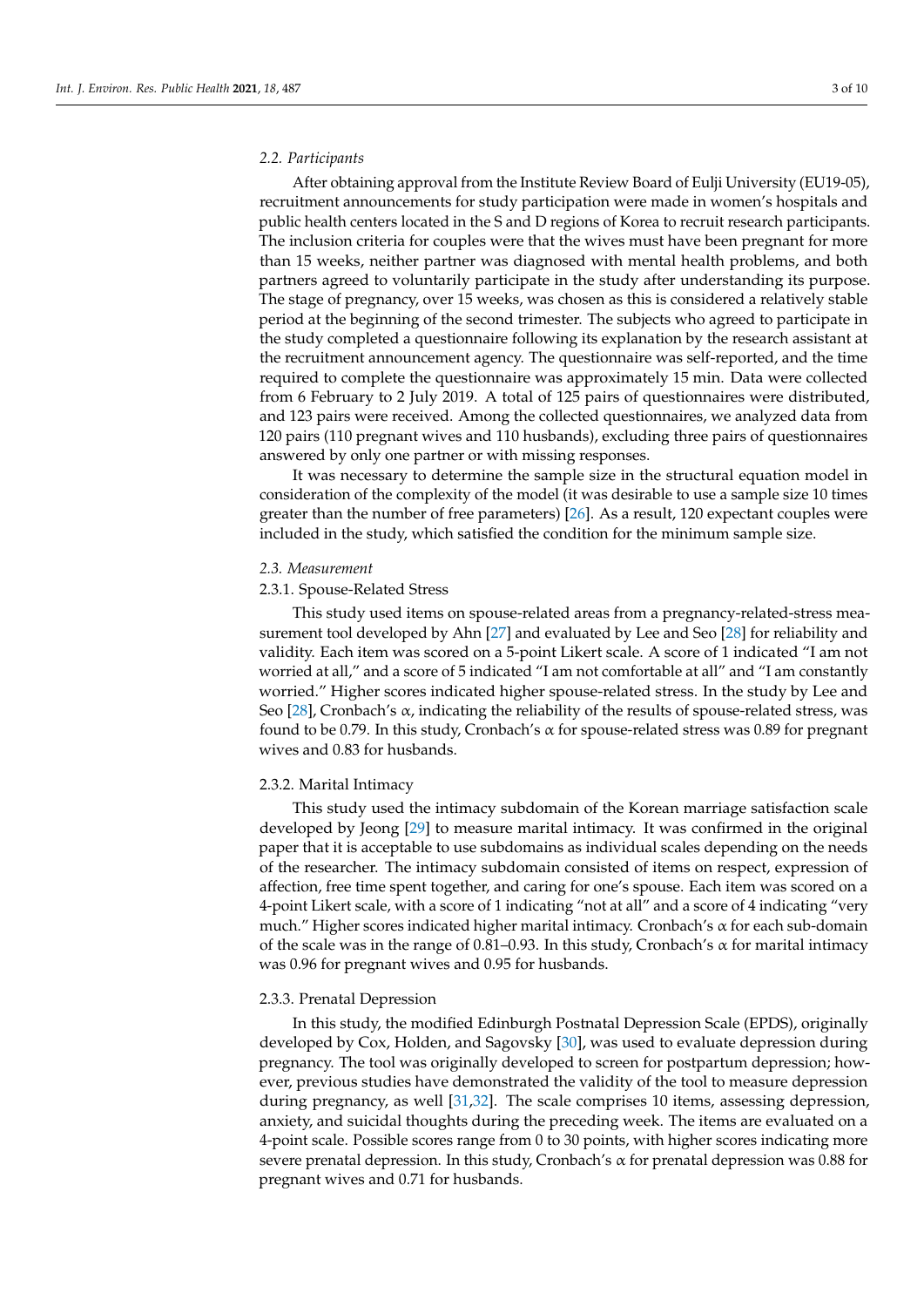#### *2.4. Statistical Methods*

The collected data were analyzed using SPSS 25.0 (IBM, Armonk, NY, USA) and Amos 25.0 (IBM, Armonk, NY, USA). The general characteristics of the study participants were analyzed using means, standard deviations, and percentages. Individual measurement variables were analyzed using descriptive statistics, and skewness and kurtosis were assessed to confirm the normality of the data. Cronbach's  $\alpha$  was calculated to assess the reliability of the measurement tools. The correlations between spouse-related stress, marital intimacy, and prenatal depression in the study participants were assessed using Pearson's correlation coefficient. Following this, the measurement model was evaluated using construct reliability (CR) and average variance extracted (AVE). Finally, the study model was verified using chi-square  $(\chi^2)$ , root mean square error of approximation (RMSEA), standardized root mean square residual (SRMR), comparative fit index (CFI), and Tucker– Lewis index (TLI).

#### **3. Results**

#### *3.1. General Characteristics*

The mean age of pregnant wives and their husbands in the study was 33 and 35 years, respectively. Regarding the educational level of the participants, most of the pregnant wives (70.8%) and their husbands (65.8%) had graduated from college. Moreover, most of the pregnant wives (53.3%) and their husbands (59.2%) were atheists. Regarding the degree of depression experienced in daily life, 57.5% of the wives answered that they were "not depressed," 33.3% stated that they were "sometimes depressed," and 9.2% said that they were "depressed." Among the husbands, 70.8% responded that they were "not depressed," 22.5% indicated that they were "sometimes depressed," and 6.7% answered that they were "depressed." The percentage of pregnant wives and husbands satisfied with their marriage was 92.5% and 97.5%, respectively (Table [1\)](#page-3-0).

|                      |                     | $N$ (%)      |                             |                |        |  |
|----------------------|---------------------|--------------|-----------------------------|----------------|--------|--|
| <b>Variables</b>     | Categories          |              | <b>Pregnant Wives (120)</b> | Husbands (120) |        |  |
| Age (years)          |                     | 32.54 (3.83) |                             | 34.73 (3.90)   |        |  |
|                      | High school         | 13           | (10.8)                      | 14             | (11.7) |  |
| Education            | College             | 85           | (70.8)                      | 79             | (65.8) |  |
|                      | Graduate            | 22           | (18.3)                      | 27             | (22.5) |  |
| Religion             | Yes                 | 56           | (46.7)                      | 49             | (40.8) |  |
|                      | No                  | 64           | (53.3)                      | 71             | (59.2) |  |
|                      | Depressed           | 11           | (9.2)                       | 8              | (6.7)  |  |
| Depression           | Sometimes depressed | 40           | (33.3)                      | 27             | (22.5) |  |
|                      | Not depressed       | 69           | (57.5)                      | 85             | (70.8) |  |
|                      | Satisfied           | 111          | (92.5)                      | 117            | (97.5) |  |
| Marital satisfaction | Dissatisfied        | 9            | (7.5)                       | 3              | (2.5)  |  |

<span id="page-3-0"></span>**Table 1.** General characteristics of the participants.

### *3.2. Descriptive Statistics and Validity Verification of Measurement Variables*

Mean stress (pregnant wives  $= 2.57$ , husbands  $= 2.31$ ), marital intimacy (pregnant wives  $= 3.07$ , husbands  $= 3.10$ ), and depression (pregnant wives  $= 0.80$ , husbands  $= 0.55$ ) were assessed (Table [2\)](#page-4-0). In the univariate test for all measured variables, the skewness and kurtosis did not exceed the absolute values of 2 and 4, respectively, satisfying the condition for normality of the data [\[33\]](#page-9-20) (Table [2\)](#page-4-0). Regarding the confirmatory factor analysis (CFA) results, construct validity of AVE above 0.5 and CR above 0.7 were assessed. The AVE and CR of the latent variables were 0.61–0.89 and 0.72–0.94, respectively, demonstrating that the measurement variables sufficiently represented the six latent variables (Table [3\)](#page-4-1). The correlation coefficient was −0.02~0.58, and stress was found to correlate negatively and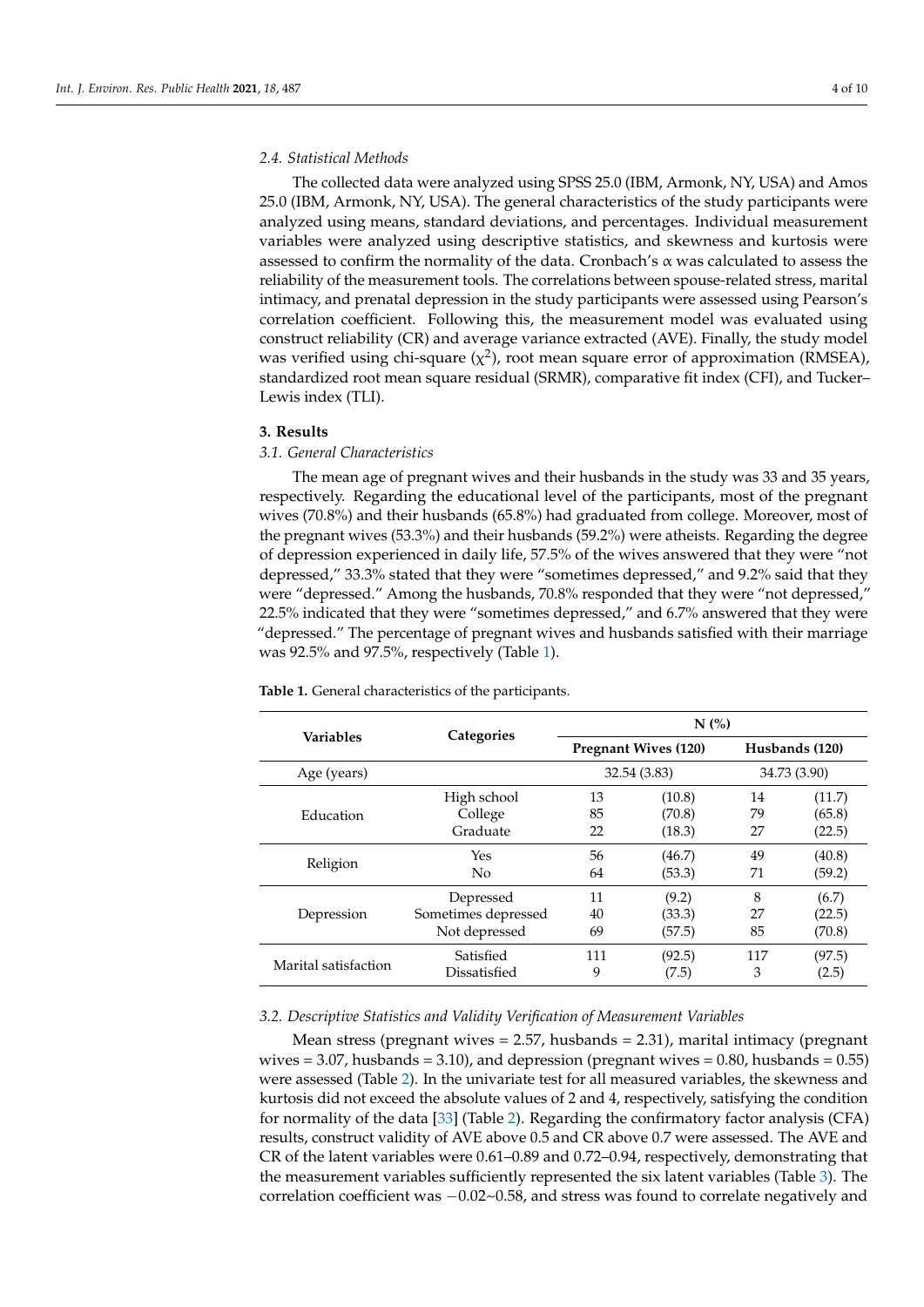positively with marital intimacy and depression, respectively (Table [3\)](#page-4-1). In addition, marital intimacy was found to correlate negatively with depression.

<span id="page-4-0"></span>

| <b>Variables</b>            | Range   |                 | Pregnant Wives $(n = 120)$ |                 | Husbands $(n = 120)$ |                 |          |
|-----------------------------|---------|-----------------|----------------------------|-----------------|----------------------|-----------------|----------|
|                             |         | $M + SD$        | <b>Skewness</b>            | <b>Kurtosis</b> | $M + SD$             | <b>Skewness</b> | Kurtosis |
| Spouse-related stress       | $0 - 5$ | $1.97 + 0.70$   | 0.56                       | $-0.07$         | $1.74 + 0.72$        | 0.95            | 0.88     |
| Marital intimacy            | $0 - 4$ | $3.07 + 0.60$   | $-0.47$                    | $-0.01$         | $3.10 + 0.54$        | $-0.65$         | 1.25     |
| Respect                     |         | $3.02 \pm 0.66$ | $-0.40$                    | $-0.14$         | $2.91 + 0.65$        | $-0.27$         | $-0.08$  |
| Spending free time together |         | $3.27 \pm 0.63$ | $-0.94$                    | 1.61            | $3.26 + 0.60$        | $-0.96$         | 1.70     |
| Caring for spouse           |         | $3.16 \pm 0.72$ | $-0.83$                    | 0.27            | $3.19 + 0.60$        | $-0.57$         | 0.76     |
| Expression of affection     |         | $2.92 + 0.74$   | $-0.32$                    | $-0.38$         | $2.96 + 0.76$        | $-0.54$         | 0.07     |
| Depression                  | $0 - 3$ | $0.80 + 0.52$   | 1.08                       | 1.58            | $0.55 \pm 0.40$      | 0.76            | 0.08     |
| Depression                  |         | $0.55 \pm 0.63$ | 1.35                       | 1.93            | $0.25 + 0.42$        | 1.93            | 3.46     |
| Anxiety                     |         | $0.65 \pm 0.52$ | 1.19                       | 1.21            | $0.56 + 0.49$        | 0.88            | 0.62     |
| Suicidal thoughts           |         | $1.21 \pm 0.67$ | 0.29                       | $-0.52$         | $0.86 \pm 0.65$      | 0.40            | $-0.68$  |

**Table 2.** Descriptive statistics of variables.

Note. M = mean; SD = standard deviation.

**Table 3.** Number of correlations and validity of variables  $(N = 240)$ .

<span id="page-4-1"></span>

| <b>Variables</b>                           | Spouse-Related<br>Stress in<br>Pregnant Women | Marital Intimacy<br>in Pregnant<br>Women | Prenatal<br>Depression in<br><b>Pregnant Women</b> | Spouse-Related<br>Stress in<br>Husbands | Martial<br>Intimacy in<br>Husbands | Prenatal<br>Depression in<br>Husbands |
|--------------------------------------------|-----------------------------------------------|------------------------------------------|----------------------------------------------------|-----------------------------------------|------------------------------------|---------------------------------------|
| Spouse-related stress in<br>pregnant women |                                               |                                          |                                                    |                                         |                                    |                                       |
| Marital intimacy in<br>pregnant women      | $-0.08$                                       |                                          |                                                    |                                         |                                    |                                       |
| Prenatal depression in<br>pregnant women   | $0.30**$                                      | $-0.22*$                                 |                                                    |                                         |                                    |                                       |
| Spouse-related stress in<br>husbands       | 0.14                                          | $-0.10$                                  | 0.02                                               |                                         |                                    |                                       |
| Martial intimacy in<br>husbands            | 0.01                                          | $0.58**$                                 | $-0.02$                                            | $-0.12$                                 |                                    |                                       |
| Prenatal depression in<br>husbands         | $-0.02$                                       | $-0.23*$                                 | $0.19*$                                            | $0.20*$                                 | $-0.29**$                          | и                                     |
| <b>CR</b>                                  | 0.82                                          | 0.94                                     | 0.91                                               | 0.78                                    | 0.94                               | 0.90                                  |
| <b>AVE</b>                                 | 0.61                                          | 0.89                                     | 0.77                                               | 0.50                                    | 0.79                               | 0.74                                  |

Note. AVE = average variance extracted; CR = construct reliability. \* *p* < 0.05, \*\* *p* < 0.01.

#### *3.3. Test of Measurement Invariance*

The test of measurement invariance between the base model and the constrained model is considered significant if the result is higher than the  $\chi^2$  difference for a given degree of freedom at a significant probability of 0.05 [\[33\]](#page-9-20). In the current study, this referred to different perceptions of the construct between the couples. In the basic model and constrained model, the  $\chi^2$  difference was 6.08 (df = 6) (Table [4\)](#page-5-0), which was lower than the  $\chi^2$  difference of 12.59 for six degrees of freedom, indicating a nonsignificant result. In other words, it was observed that the expectant parents had the same perception of the measurement tools. This finding was meaningful for APIM analysis; thus, verification of the model was conducted.

#### *3.4. Research Model Verification*

When the fitness of the model was evaluated, the fitness index was  $\chi^2/\text{df}$  = 1.30, SRMR = 0.07, CFI = 0.95, TLI = 0.93, and RMSEA = 0.05. The  $\chi^2$ /df, SRMR, and RMSEA were less than 3, 0.08, and 0.08, respectively. CFI and TLI were both higher than 0.90, suggesting an acceptable range of fit of the model. In the research model, a total of five paths were adopted as four actor effects, and one partner effect was found to be significant (Figure [1\)](#page-5-1). Marital intimacy in the pregnant wives had direct partner effects on spouse-related stress in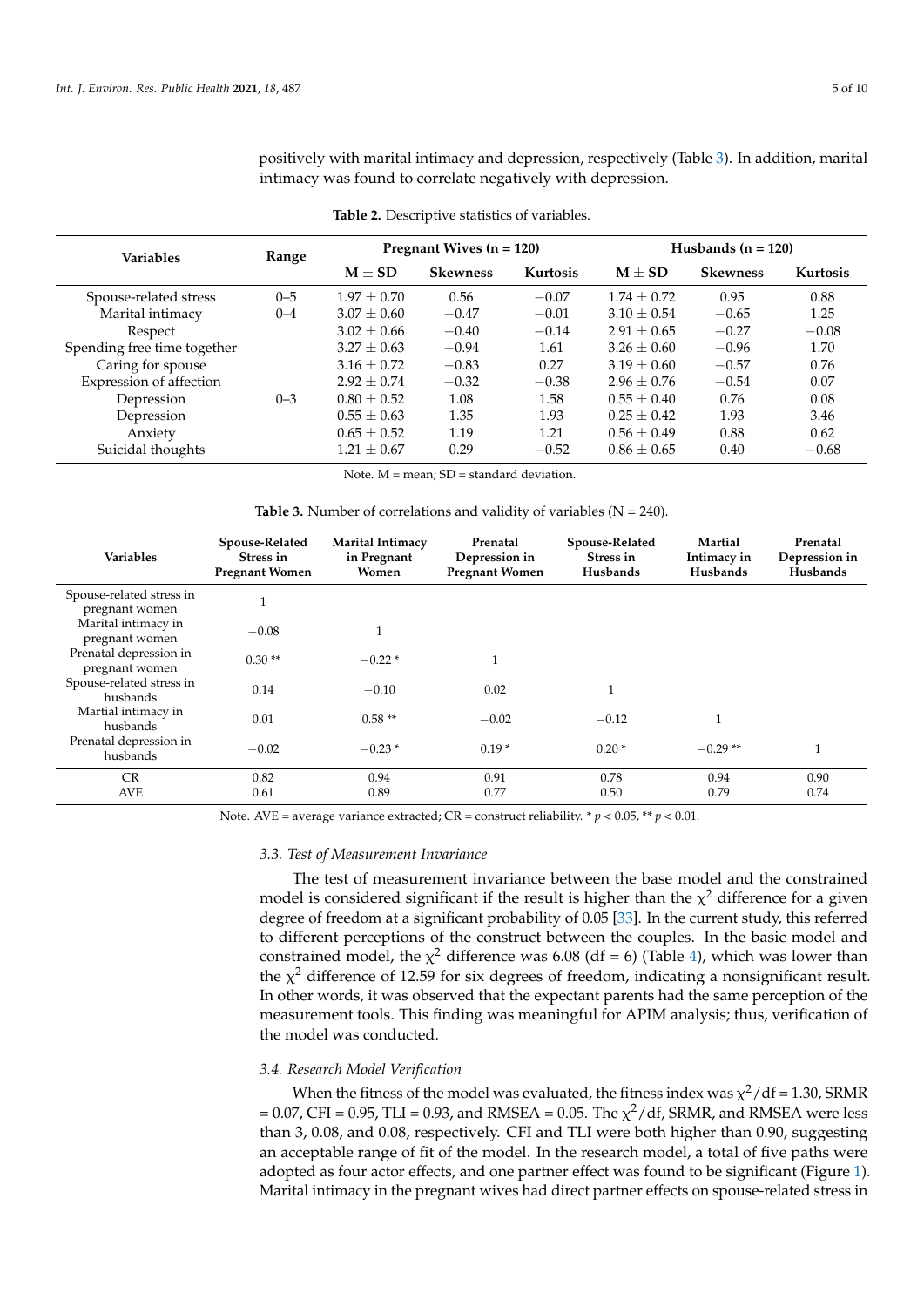the husbands ( $β = -0.28$ ,  $p = 0.031$ ) with an explanatory power of 8.2%. In addition, spouserelated stress in the husbands had partner effects on prenatal depression in pregnant wives through complete mediation of marital intimacy in pregnant wives. Marital intimacy in the husbands had direct actor effects on spouse-related stress (β =  $-0.32$ , *p* = 0.010) in husbands with an explanatory power of 10.1%. Depression in pregnant wives had direct actor effects on spouse-related stress (β = 0.36,  $p$  = 0.010) and marital intimacy in pregnant wives ( $β = -0.38$ ,  $p = 0.030$ ) with an explanatory power of 23.8%. Depression in the husbands had direct actor effects on spouse-related stress ( $β = 0.44$ ,  $p = 0.020$ ) with an explanatory power of 26.3% (Table [5\)](#page-6-0).

<span id="page-5-0"></span>**Table 4.** Measurement invariance test.

| Index          | Base (A)          | Constrained (B)     |
|----------------|-------------------|---------------------|
| $x^2$          | 166.26            | 172.35              |
| df             | 111 $(p = 0.001)$ | 117 ( $p = 0.001$ ) |
| $x^2/df$       | 1.50              | 1.47                |
| <b>SRMR</b>    | 0.07              | 0.07                |
| <b>CFI</b>     | 0.94              | 0.94                |
| TLI            | 0.92              | 0.92                |
| <b>RMSEA</b>   | 0.07              | 0.06                |
| $\Delta x^2/p$ |                   | 6.08/0.414          |
|                |                   |                     |

Note. SRMR = standardized root mean square residual; CFI = comparative fit index; TLI = Tucker–Lewis index; RMSEA = root mean square error of approximation.

<span id="page-5-1"></span>

 $X6 =$  Depression;  $X7 =$  Anxiety;  $X8 =$  Suicidal thoughts;  $Y1 =$  Spouse-related stress in husbands;  $Y2 =$  $\sum_{i=1}^{\infty}$   $\frac{X_{i}}{2}$  = Carrier for spouse;  $\frac{X_{i}}{2}$  =  $\frac{X_{i}}{2}$  =  $\frac{X_{i}}{2}$  =  $\frac{X_{i}}{2}$  =  $\frac{X_{i}}{2}$  =  $\frac{X_{i}}{2}$  =  $\frac{X_{i}}{2}$  =  $\frac{X_{i}}{2}$  =  $\frac{X_{i}}{2}$  =  $\frac{X_{i}}{2}$  =  $\frac{X_{i}}{2}$  =  $\frac{X_{$ Respect; Y3 = Spending free time together; Y4 = Caring for spouse; Y5 = Expression of affection; Y6 = Depression; Y7 = Anxiety; Y8 = Suicidal thoughts. \* *p* < 0.05. **Figure 1.** Results of hypothesis model verification.  $X1 = Spouse-related stress in pregnant women;$  $X2$  = Respect;  $X3$  = Spending free time together;  $X4$  = Caring for spouse;  $X5$  = Expression of affection;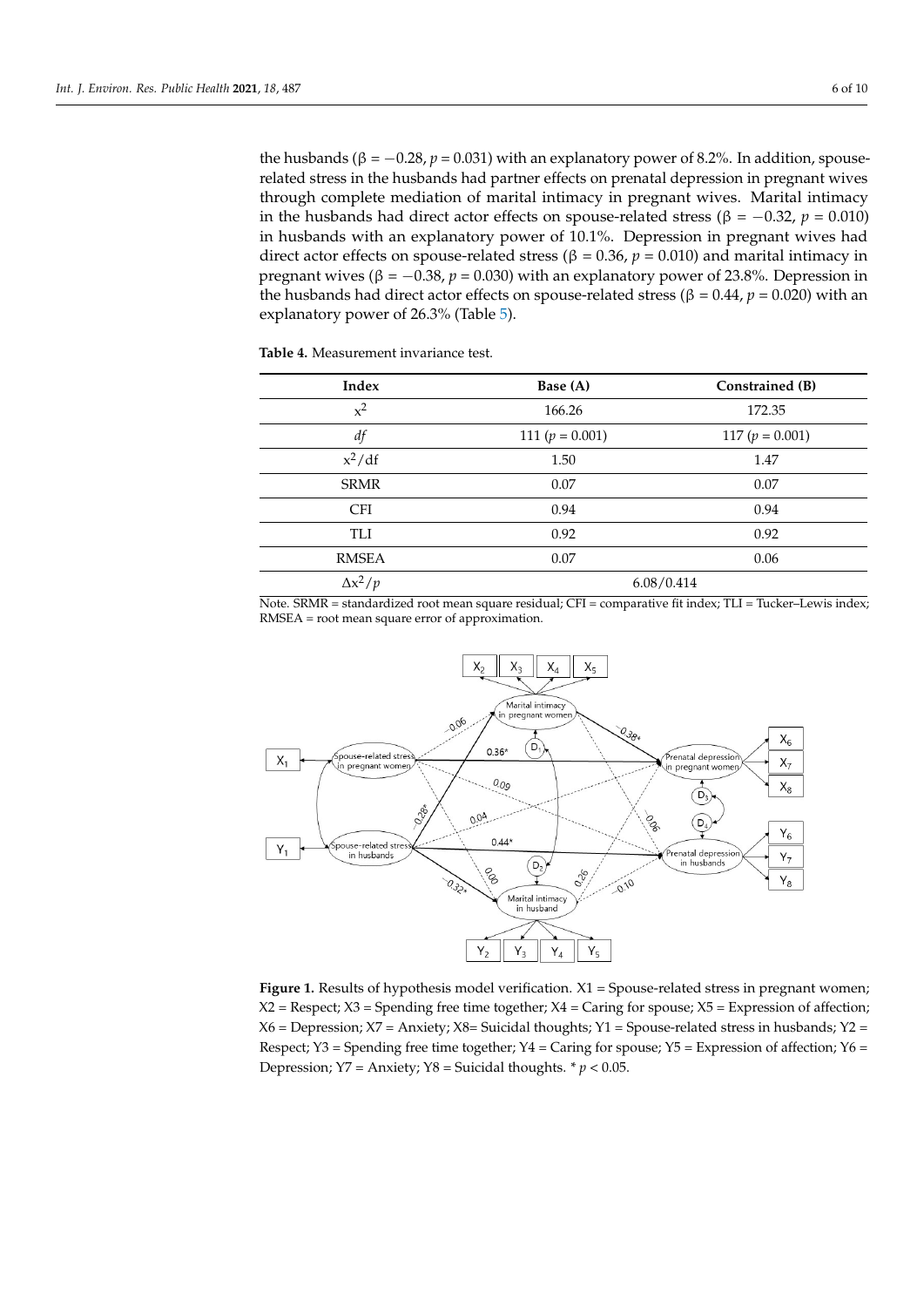<span id="page-6-0"></span>

| Endogenous<br>Variable                         | <b>Exogenous</b><br>Variable               | <b>SE</b> | CR(p)          | <b>SMC</b> | <b>Direct</b><br><b>Effect</b> | Indirect<br>Effect | <b>Total</b><br>Effect |
|------------------------------------------------|--------------------------------------------|-----------|----------------|------------|--------------------------------|--------------------|------------------------|
| Martial intimacy<br>in pregnant<br>women       | Spouse-related stress<br>in pregnant women | 0.09      | $-0.60(0.548)$ | 0.082      | $-0.06(0.608)$                 |                    | $-0.06(0.608)$         |
|                                                | Spouse-related stress<br>in husbands       | 0.13      | $-2.53(0.011)$ |            | $-0.28(0.031)$                 |                    | $-0.28(0.031)$         |
| Marital intimacy<br>in husbands                | Spouse-related stress<br>in pregnant women | 0.07      | 0.03(0.975)    | 0.101      | 0.00(0.990)                    |                    | 0.00(0.990)            |
|                                                | Spouse-related stress<br>in husbands       | 0.12      | $-2.79(0.005)$ |            | $-0.32(0.010)$                 |                    | $-0.32(0.010)$         |
| Prenatal<br>depression<br>in pregnant<br>women | Spouse-related stress<br>in pregnant women | 0.08      | 3.24(0.001)    | 0.238      | 0.36(0.010)                    | 0.02(0.591)        | 0.29(0.010)            |
|                                                | Spouse-related stress<br>in husbands       | 0.12      | 0.32(0.749)    |            | 0.04(0.858)                    | 0.02(0.549)        | 0.06(0.705)            |
|                                                | Marital intimacy<br>in pregnant women      | 0.12      | $-2.71(0.007)$ |            | $-0.38(0.030)$                 |                    | $-0.38(0.030)$         |
| Prenatal<br>depression<br>in husbands          | Marital intimacy<br>in husbands            | 0.14      | 1.83(0.067)    | 0.263      | 0.26(0.112)                    |                    | 0.26(0.112)            |
|                                                | Spouse-related stress<br>in pregnant women | 0.05      | 0.80(0.427)    |            | 0.09(0.378)                    | 0.00(0.903)        | 0.04(0.384)            |
|                                                | Spouse-related stress<br>in husbands       | 0.09      | 3.06(0.002)    |            | 0.44(0.020)                    | 0.03(0.410)        | 0.30(0.010)            |
|                                                | Marital intimacy<br>in pregnant women      | $0.08\,$  | $-0.41(0.681)$ |            | $-0.06(0.679)$                 |                    | $-0.06(0.679)$         |
|                                                | Marital intimacy<br>in husbands            | 0.09      | $-0.65(0.517)$ |            | $-0.10(0.712)$                 |                    | $-0.10(0.712)$         |

**Table 5.** Model verification.

Note.  $SE =$  standardized error;  $CR =$  critical ratio;  $SMC =$  squared multiple correlations.

#### **4. Discussion**

Pregnancy is a joyful event in women's lives; however, it is also a stressful event accompanied by physical changes and hormone-induced emotional changes. Previous studies on factors that influence depression have investigated pregnant women and expectant fathers separately, that is, studies have not involved couples. Therefore, in order to supplement the existing research, this study was conducted to examine the effects that partners may have on each other through analyzing couple data. Furthermore, this study attempted to assess the effects of spouse-related stress during pregnancy on prenatal depression by measuring marital intimacy through an analysis of actor and partner effects. The results of the study revealed many important implications.

First, the assessment of the actor and partner effects of spouse-related stress on prenatal depression showed that pregnant wives and their husbands had actor effects of increasing their own prenatal depression as spouse-related stress increased; no partner effects were observed in this regard. These findings were consistent with the results of previous studies [\[13,](#page-9-2)[14\]](#page-9-3), which have shown that stress acts as a major factor affecting prenatal depression. However, these results were also different from other studies [\[6\]](#page-8-3), which found that stress experienced by one partner was related to depression suffered by both partners. Among the various factors influencing prenatal depression, there have been many studies on family and marital relationships. This study adds to the aforementioned literature by suggesting that spouse-related stress is a factor affecting prenatal depression. The stress measurement tools employed in this study consisted of items to assess stress resulting from difficulties in caring for one's spouse due to pregnancy, including marital sexual activity. Therefore, educating couples on the changes and adaptations expected during pregnancy is necessary to alleviate prenatal depression. It is further suggested that information on maintaining a healthy sex life during pregnancy be included in this educational initiative.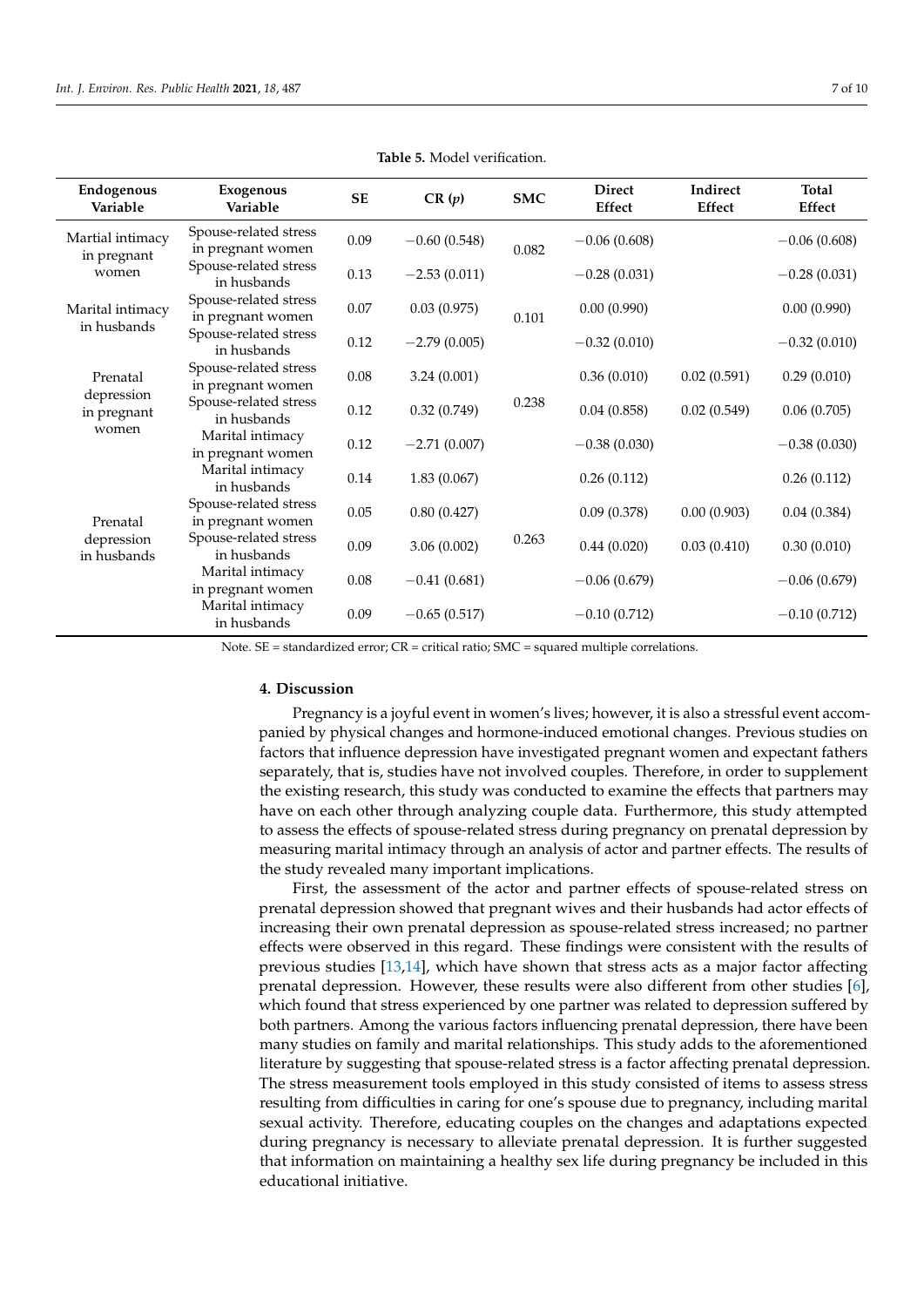Second, the assessment of the actor and partner effects of marital intimacy on prenatal depression showed that only actor effects were observed in the pregnant wives. There were no partner effects in either expectant parent. These results are consistent with the findings of previous studies showing that higher marital intimacy perceived by pregnant wives leads to less prenatal depression [\[34\]](#page-9-21) and that the strength of a wife's relationship with her husband, especially concerning marital intimacy, is closely related to her happiness when pregnant [\[35\]](#page-9-22). Marital intimacy is a process of emotional exchange that goes beyond simply maintaining a satisfactory relationship. It indicates a feeling of well-being experienced by partners in intellectual, physical, and emotional domains, and it plays a key role in sustaining family relationships [\[29\]](#page-9-16). Therefore, active communication between partners is fundamental to help pregnant women feel respected and loved, and experience a positive self-being during pregnancy. Such efforts will ultimately help to reduce prenatal depression.

Third, spouse-related stress in pregnant wives did not demonstrate actor or partner effects on marital intimacy. This finding contradicts the results of a previous study [\[36\]](#page-9-23) reporting that the relationship between wives and their husbands acts as a buffer against stress during pregnancy. As described earlier, the current study did not reflect the various stress factors perceived by pregnant wives, resulting in the differences between these results and those of previous studies. Therefore, future studies on the relationship between spouse-related stress and marital intimacy in pregnant wives are necessary. In contrast to this study's results regarding pregnant wives, for whom spouse-related stress had neither actor nor partner effects on marital intimacy, spouse-related stress in the husbands demonstrated negative actor and partner effects, suggesting that active management of this stress is necessary. This finding supports a previous qualitative study [\[5\]](#page-8-2), which showed that husbands can experience various forms of stress during a partner's pregnancy and that husbands perceive changes in their relationship with their wives during pregnancy, including experiencing less spousal intimacy. It has also been observed that emotional changes in the husbands, resulting from pregnancy, are as substantial as those of pregnant wives. Accordingly, a permissive social atmosphere acknowledging these emotional changes and providing support for the management of stress in husbands is required.

Finally, the effects of spouse-related stress on prenatal depression in consideration of marital intimacy were assessed in this study. In pregnant wives, spouse-related stress during pregnancy showed neither actor nor partner effects on marital intimacy. However, the opposite trend was observed in the husbands. It is noteworthy that spouse-related stress during pregnancy in husbands may aggravate prenatal depression by completely mediating the marital intimacy of pregnant wives. In other words, spouse-related stress in husbands can have positive or negative effects on prenatal depression in pregnant wives depending on the wives' perceived level of marital intimacy. The findings of this study demonstrate the importance of interventions to improve the marital intimacy of pregnant wives. Such interventions need to be included in the development of future programs to help alleviate prenatal depression in pregnant wives.

Many studies have conducted APIM analyses to assess the dynamic interactions between middle-aged or elderly couples. However, this study is a novel attempt at assessing actor and partner effects on prenatal depression, especially among pregnant couples. Furthermore, this study showed that prenatal depression can be affected and experienced by both expectant parents. Thus, this study is significant in that it presents the basis for practical educational content that can be used in future prenatal depression intervention programs.

This study is limited in several respects. First, this study involved only 120 expectant couples residing in two cities in Korea, which limits the generalizability of its results. Second, due to the lack of previous studies implicating spouse-related stress as a factor affecting prenatal depression, a direct comparison between this study and previous studies' results could not be made. In this regard, further studies on the relationship between spouse-related stress and prenatal depression are suggested. Additionally, as intimacy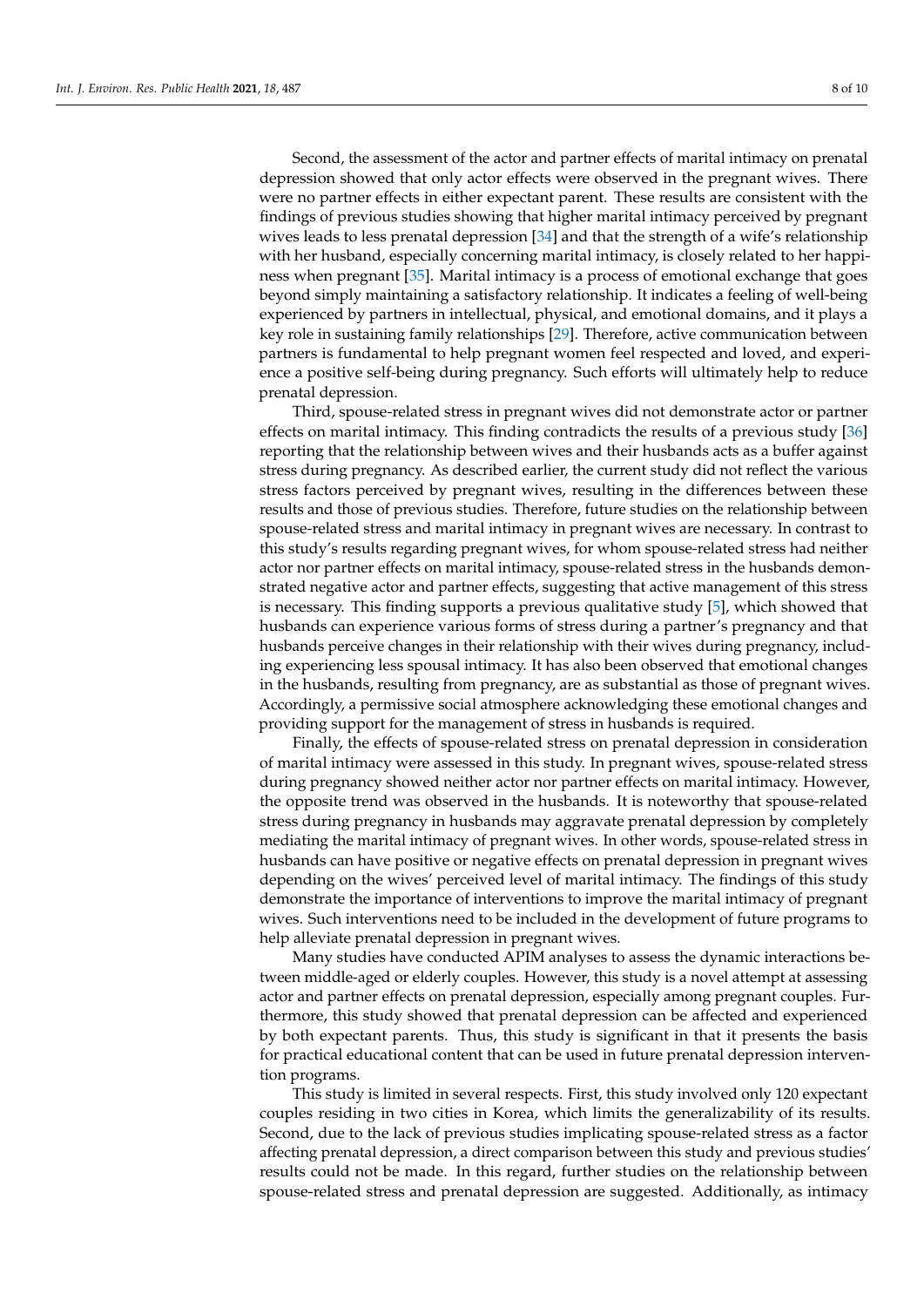between partners can be affected by pregnancy, identifying changes by measuring levels of intimacy before, during, and after pregnancy is recommended. Third, in follow-up studies, it would be necessary to assess the validity of models by comparing and analyzing the paths between healthy pregnant wives and those suffering from prenatal depression.

#### **5. Conclusions**

This study utilized the APIM to examine the actor and partner effects of spouse-related stress on prenatal depression in pregnant wives and their husbands by considering marital intimacy during pregnancy. It was observed that the spouse-related stress and marital intimacy of pregnant wives had actor effects on prenatal depression. In the husbands, only spouse-related stress showed actor effects on prenatal depression. Furthermore, it was observed that spouse-related stress in the husbands affected prenatal depression in pregnant wives through the complete mediation of marital intimacy perceived by the wives. As a result, both maternal and paternal factors affected prenatal depression in pregnant wives, suggesting that husbands should also be considered in planning interventions to reduce prenatal depression. Besides, this study provided basic data to support the inclusion of strategies to improve the marital intimacy of pregnant wives in intervention programs.

**Author Contributions:** Conceptualization, M.-K.L. and M.L.; methodology, M.-K.L.; software, M.-K.L.; validation, M.-K.L., Y.-S.K.; formal analysis, Y.-S.K.; investigation, M.L.; resources, M.L.; data curation, M.L.; writing—original draft preparation, M.-K.L.; writing—review and editing, M.-K.L.; visualization, Y.-S.K.; supervision, M.-K.L.; project administration, M.-K.L.; funding acquisition, M.-K.L. All authors have read and agreed to the published version of the manuscript.

**Funding:** This work was supported by the National Research Foundation of Korea (NRF) grant funded by the Korean government (MSIT), grant number 2017R1C1B5076927.

**Institutional Review Board Statement:** The study was conducted according to the guidelines of the Declaration of Helsinki, and approved by the Institute Review Board of Eulji University (EU19-05 and 8 February 2019).

**Informed Consent Statement:** Informed consent was obtained from all subjects involved in the study.

**Conflicts of Interest:** The authors declare no conflict of interest. The funder had no role in the design of the study; in the collection, analyses, or interpretation of data; in the writing of the manuscript; or in the decision to publish the results.

#### **References**

- <span id="page-8-0"></span>1. Gordon, T.E.; Cardone, I.A.; Kim, J.J.; Gordon, S.M.; Silver, R.K. Universal perinatal depression screening in an Academic Medical Center. *Obstet. Gynecol.* **2006**, *107*, 342–347. [\[CrossRef\]](http://doi.org/10.1097/01.AOG.0000194080.18261.92) [\[PubMed\]](http://www.ncbi.nlm.nih.gov/pubmed/16449122)
- 2. Underwood, L.; Waldie, K.; D'Souza, S.; Peterson, E.R.; Morton, S. A review of longitudinal studies on antenatal and postnatal depression. *Arch. Womens Ment. Health* **2016**, *19*, 711–720. [\[CrossRef\]](http://doi.org/10.1007/s00737-016-0629-1) [\[PubMed\]](http://www.ncbi.nlm.nih.gov/pubmed/27085795)
- 3. Choi, S.; Ahn, S.; Shin, J.; Jang, D. A clinical study of depressive symptoms during pregnancy. *Obstet. Gynecol. Sci.* **2009**, *52*, 1102–1108.
- <span id="page-8-1"></span>4. Kim, Y.; Chung, C. Factors of Prenatal Depression by Stress-vulnerability and Stress-coping Models. *Korean J. Women Health Nur.* **2014**, *20*, 38–47. [\[CrossRef\]](http://doi.org/10.4069/kjwhn.2014.20.1.38)
- <span id="page-8-2"></span>5. Darwin, Z.; Galdas, P.; Hinchliff, S.; Littlewood, E.; McMillan, D.; McGowan, L.; Gilbody, S.; BaBY team. Fathers' views and experiences of their own mental health during pregnancy and the first postnatal year: A qualitative interview study of men participating in the UK Born and Bred in Yorkshire (BaBY) cohort. *BMC Pregnancy Childbirth* **2017**, *17*, 45. [\[CrossRef\]](http://doi.org/10.1186/s12884-017-1229-4) [\[PubMed\]](http://www.ncbi.nlm.nih.gov/pubmed/28125983)
- <span id="page-8-3"></span>6. Divney, A.A.; Sipsma, H.; Gordon, D.; Niccolai, L.; Magriples, U.; Kershaw, T. Depression during Pregnancy among Young Couples: The Effect of Personal and Partner Experiences of Stressors and the Buffering Effects of Social Relationships. *J. Pediatr. Adolesc. Gynecol.* **2012**, *25*, 201–207. [\[CrossRef\]](http://doi.org/10.1016/j.jpag.2012.02.003) [\[PubMed\]](http://www.ncbi.nlm.nih.gov/pubmed/22578481)
- <span id="page-8-4"></span>7. Rao, W.W.; Zhu, X.M.; Zong, Q.Q.; Zhang, Q.; Hall, B.J.; Ungvari, G.S.; Xiang, Y. Prevalence of prenatal and postpartum depression in fathers: A comprehensive meta-analysis of observational surveys. *J. Affect. Disord.* **2020**, *263*, 491–499. [\[CrossRef\]](http://doi.org/10.1016/j.jad.2019.10.030)
- <span id="page-8-5"></span>8. Faisal-Cury, A.; Menezes, P.R. Antenatal depression strongly predicts postnatal depression in primary health care. *Rev. Bras. Psiquiatr.* **2012**, *34*, 446–450. [\[CrossRef\]](http://doi.org/10.1016/j.rbp.2012.01.003)
- <span id="page-8-6"></span>9. Paulson, J.F.; Bazemore, S.D.; Goodman, J.H.; Leiferman, J.A. The course and interrelationship of maternal and paternal perinatal depression. *Arch. Womens Ment. Health* **2016**, *19*, 655–663. [\[CrossRef\]](http://doi.org/10.1007/s00737-016-0598-4)